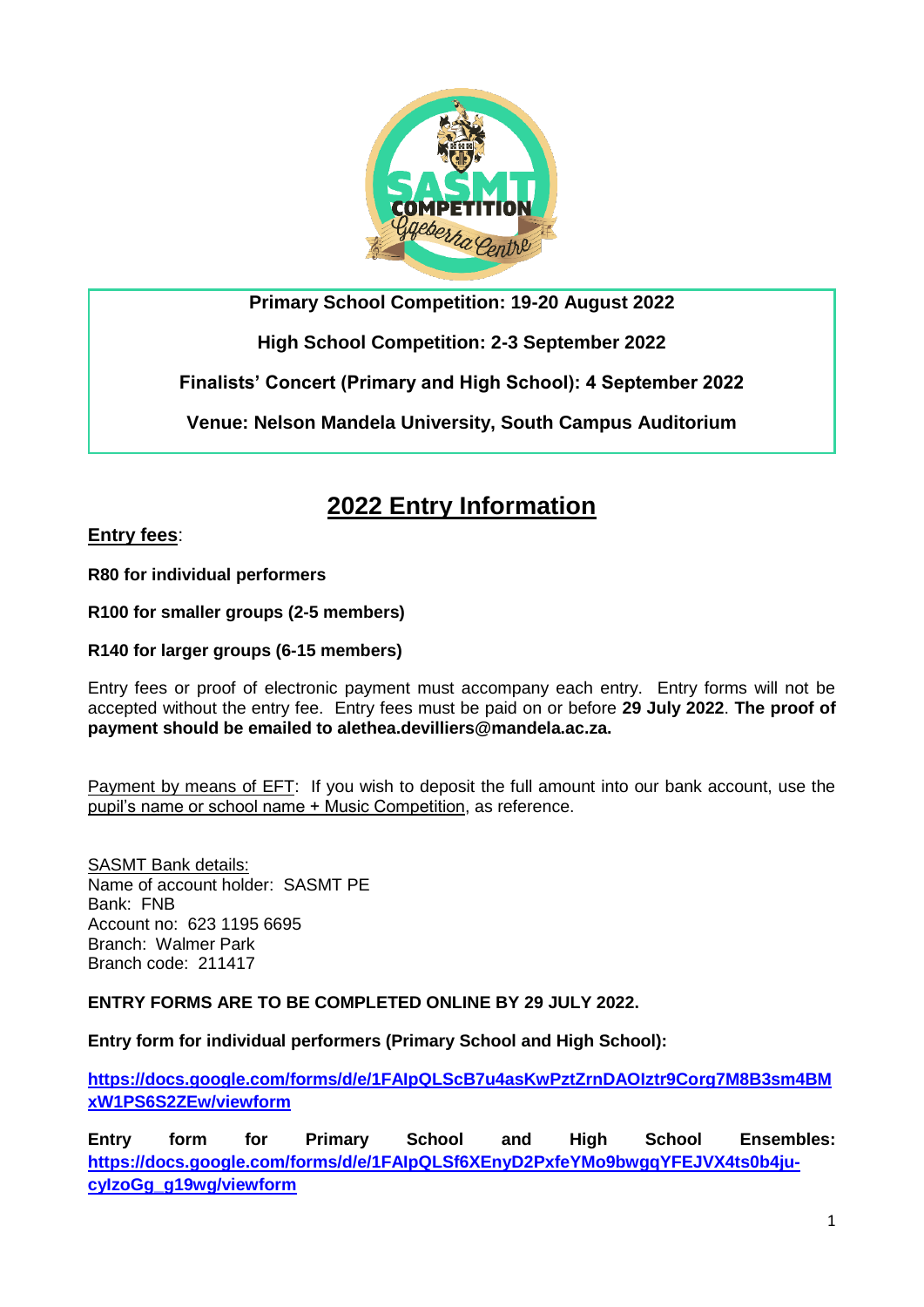

**Contact details** 041-5810838-PE Store 043-7351586-EL Store 0824543006-Simeon simeon@leegold.co.za Managerpe@leegold.co.za

"EVERYTHING SOLD BACKED BY GOLD AND A FRIENDSHIP **THAT LASTS FOREVER"** 



**Proudly sponsored by:**

**Lee Gold Music and the Nelson Mandela University Department of Music and Performing Arts.**

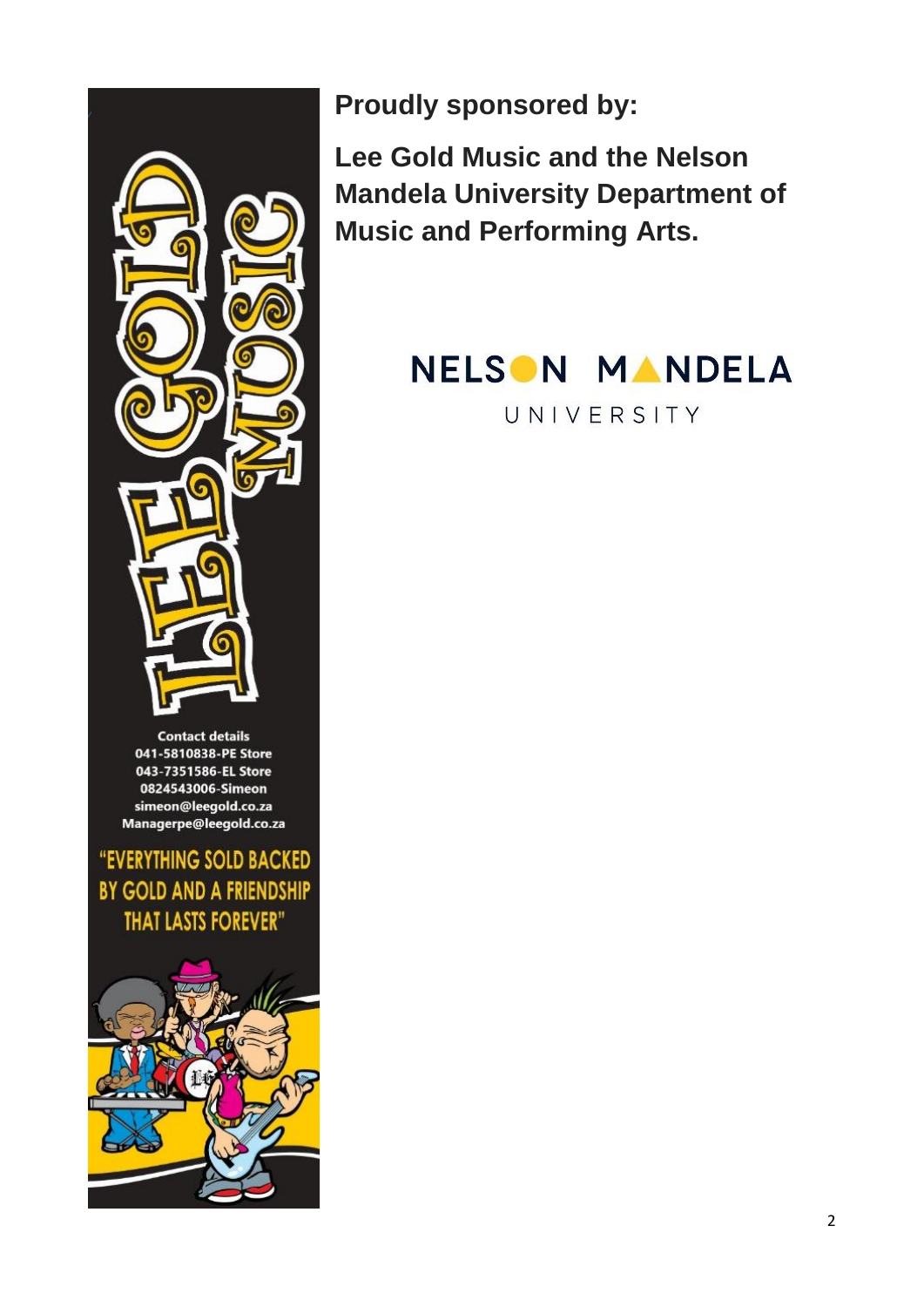## **SASMT MUSIC COMPETITION 2022 Rules and Regulations**

### 1. **Who may enter?**

- 1.1 The competition is open to all school learners in South Africa.
- 1.2 There are **FOUR** sections in total, with **TWO** focusing on ensemble works and **TWO** on individual performance.

**Ensembles (Section A and B):** There are two subsections to both the primary and high school ensemble sections. **A maximum of 15 participants (members) are allowed in each of these sections.** 

### **Section A** is for ensemble groups in **primary school**.

**Section A1** is for small vocal groups of 2-5 members and for small instrumental groups of the same size, performing on instruments of Western origin. Jazz groups also classify as such. Arrangements and newly composed works may be performed in this subsection, provided that a score is presented. **Section A2** is for large vocal groups of 6-15 members and for large instrumental groups of the same size, performing on instruments of Western origin. Jazz groups also classify as such. Arrangements and newly composed works may be performed in this subsection, provided that a score is presented. **Section A3** is for marimba/steelpan ensembles. Ensembles in this subsection are required to perform a programme of two pieces in any style, no longer than 7 minutes in total.

### **Section B** is for ensemble groups in **high school**.

**Section B1** is for small vocal groups of 2-5 members and for small instrumental groups of the same size, performing on instruments of Western origin. Jazz groups also classify as such. Arrangements and newly composed works may be performed in this subsection, provided that a score is presented. **Section B2** is for large vocal groups of 6-15 members and for large instrumental groups of the same size, performing on instruments of Western origin. Jazz groups also classify as such. Ensembles in this subsection are required to perform a programme of two contrasting pieces, no longer than 7 minutes in total. Arrangements and newly composed works may be performed in this subsection, provided that a score is presented.

**Section B3** is for marimba/steelpan ensembles. Ensembles in this subsection are required to perform a programme of two pieces in any style, no longer than 7 minutes in total.

### **Individual Performance (Section C and D)**

**Section C** is for individual pupils in the **primary school**. The standard of pieces to be performed must be at least Grade 2 level from a Trinity College, ABRSM or UNISA syllabus not older than 10 years. If a piece is from a syllabus older than 10 years, permission should be granted from the Gqeberha Centre Committee.

**Section C1:** For pupils on musical levels of Grade 2 - 3

**Section C2:** For pupils on musical levels of Grade 4 or higher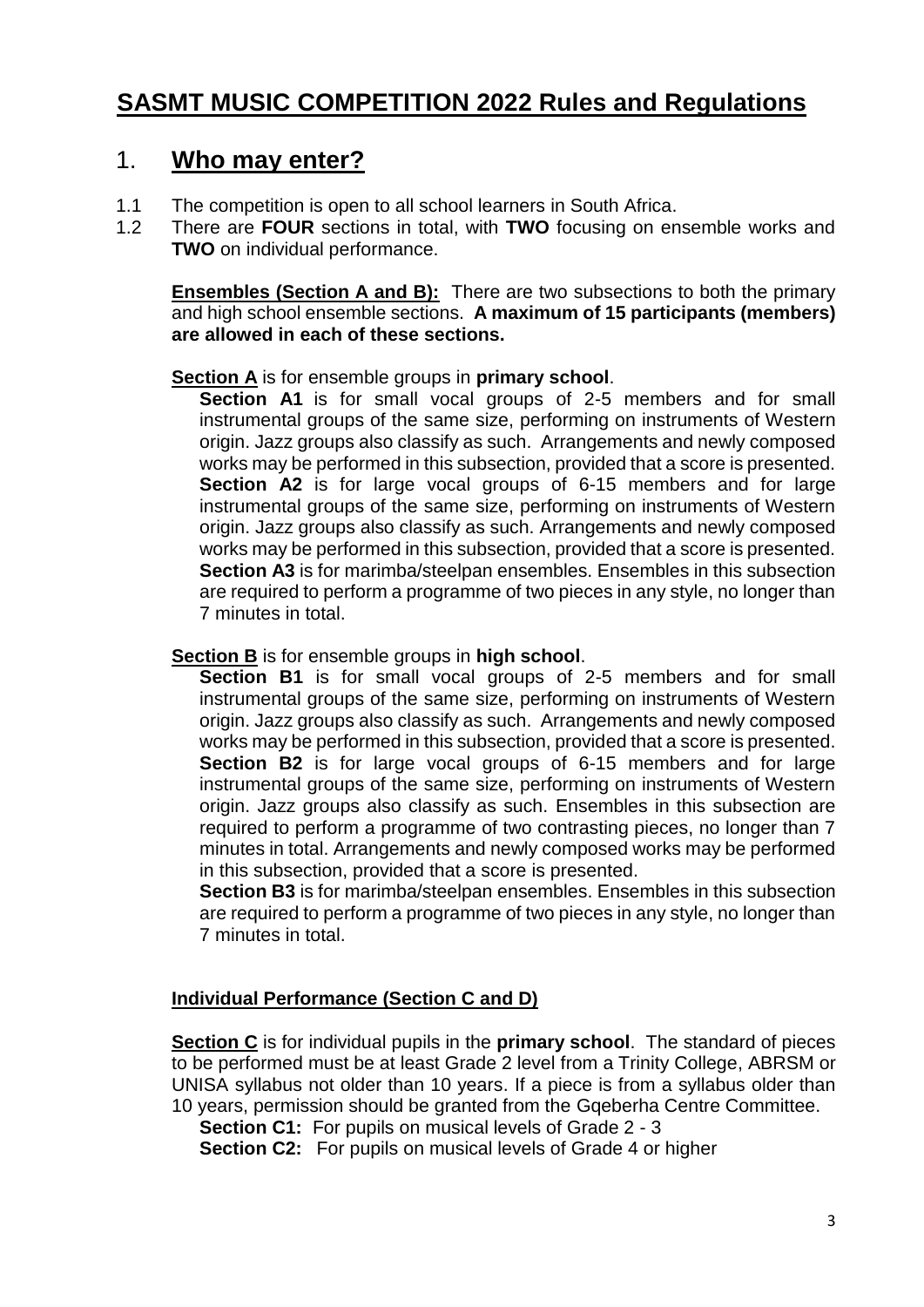**Section D** is for individual pupils in the **high school.** The standard of pieces to be performed must be at least Grade 4 level from a Trinity College, ABRSM or UNISA syllabus not older than 10 years. If a piece is from a syllabus older than 10 years, permission should be granted from the Gqeberha Centre Committee.

**Section D1:** For pupils on musical levels of Grade 4 to 6.

**Section D2:** For pupils on Grade 7 level or higher.

**Please note:** the repertoire of Rockschool and Trinity Rock and Pop syllabi fall outside the stylistic scope of this competition.

## 2. **Individual Rules and Regulations (C1, C2, D1, D2)**

- 2.1 The competition is open to all music instruments, except the organ.
- 2.2 A participant may only enter for one piece per instrument per section.
- 2.3 Please note: Singers are now allowed to enter the C1 and C2 sections.
- 2.4 Participants are to be dressed in school uniform. Students of private teachers may wear neat civvies.
- 2.5 Participants must arrange their own accompanists.
- 2.6 All entrants will participate in round one where finalists will be selected for the Finalists' Concert.
- 2.7 **Duration of pieces:**

**Section D2**: Candidates are to perform a piece not longer than 7 minutes. If a piece is longer than 7 minutes, permission must be obtained from the committee. It may or may not be granted.

**Sections C1, C2 and D1:** Candidates are to perform a piece not longer than 5 minutes. If a piece is longer than 5 minutes, permission must be obtained from the committee. It may or may not be granted.

- 2.8 If a candidate plays a piece, which exceeds the time limit, without permission being obtained, the candidate will be disqualified.
- 2.9 Only **ONE** movement of a piano concerto or piano sonata may be performed.
- 2.10 In the case of **orchestral instruments,** a maximum of **TWO** movements will be allowed **if these two movements are prescribed as a unit in the syllabus of an external examination board.**
- 2.11 No pop music or sound amplification will be accepted for Sections C and D.
- 2.12 Previous Section winners are generally not eligible for future participation in the same section. However:
	- Previous section winners may also re-enter in **Sections C and D** on unrelated instruments.

# 3. **Ensemble Rules and Regulations (A1, A2, A3, B1, B2, B3)**

- 3.1 Participants should be dressed in school uniform or the uniform of their specific ensemble.
- 3.2 Groups are to provide their own music stands.
- 3.3 The size requirements of the ensembles in the A1, A2, B1 and B2 subsections are not negotiable.
- 3.4 No adults are allowed in any ensemble, except for accompanists and/or conductors.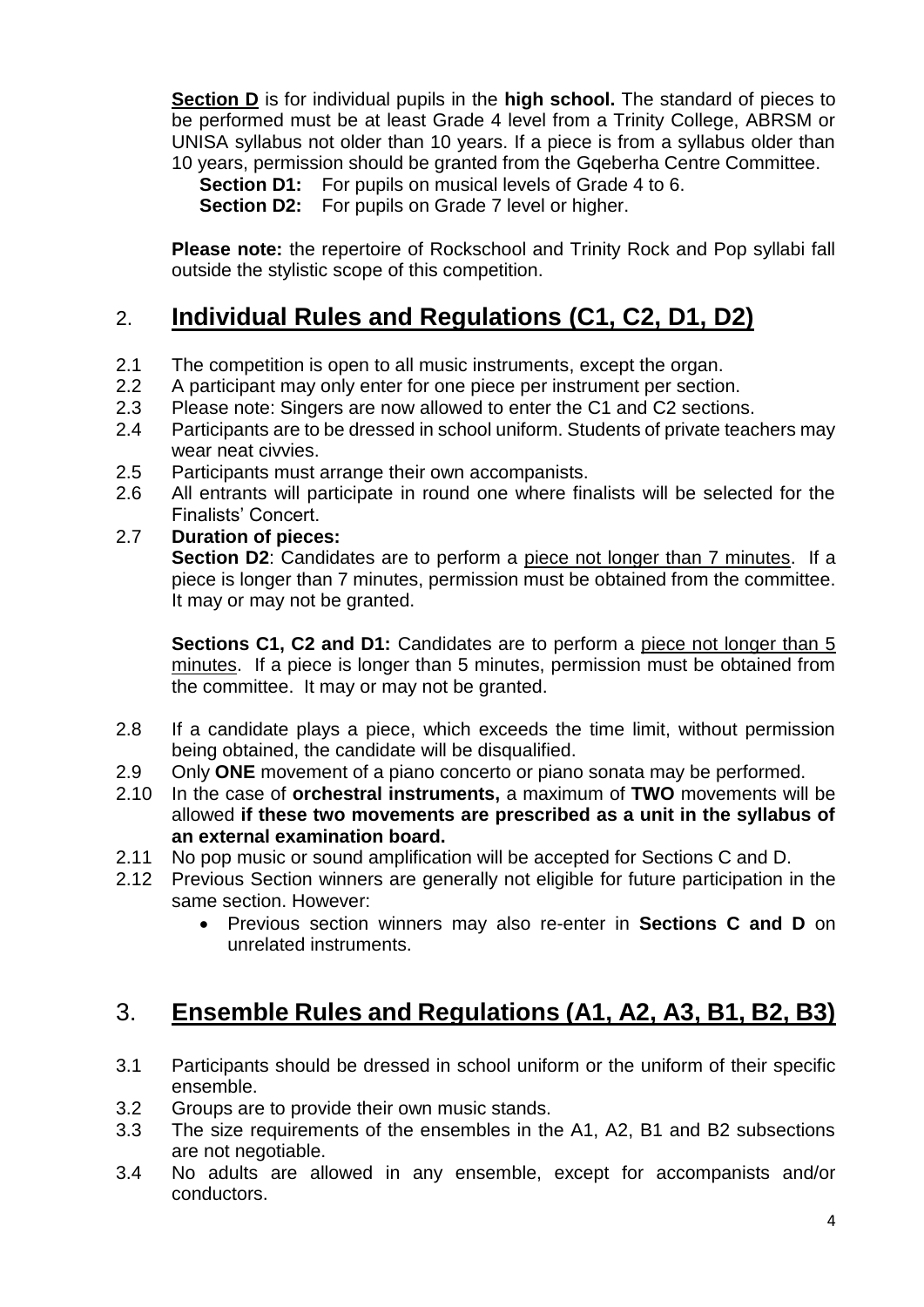- 3.5 The piano accompanist and/or conductor is not included in the calculation of the number of players.
- 3.6 All ensembles will participate in round one. The ensemble placed first for each subsection will be invited to perform at the Finalists' Concert.
- 3.7 Any combination of instruments and voices may be used.
- 3.8 Drum kits may be used as part of an ensemble.
- 3.9 The use of electronic instruments is permitted where stylistically appropriate. The Gqeberha centre committee may be consulted in this regard. Ensembles should provide their own leads, cables and amplifiers. Please notify the secretary, Mrs Nicky Bosman, if amplification is required. The use of microphones is not permitted.
- 3.10 Previous Section winners are generally not eligible for future participation in the same section. However:
	- The committee may consider re-entry of previous winners in **Sections A or B** (e.g. the string quartet or marimba ensemble of a specific school) in cases where the group composition has changed substantially. When in doubt, contact the Gqeberha Centre committee for approval.

## 4. **Finalists' Concert**

- 4.1 The Finalists' concert for all Primary and High School finalists will take place on the 4th of September at 13:00
- 4.2 Finalists MUST play the same piece that they performed in the elimination round.
- 4.3 The dress code for this round will be formal.
- 4.4 Ensembles: only the first place for each subsection will be invited to perform at the concert.

## 5. **General**

- 5.1 All entries are subject to the discretion of the committee.
- 5.2 There will be no refund of entry fees if candidates cancel before the event.
- 5.3 Any changes to the programme must be made before **10 August 2022**. No name or piece changes will be accepted after this date.
- 5.4 Please check dates and times carefully. These will be sent to all teachers once all entries have been captured.
- 5.5 All participants must be backstage 15 minutes before their allocated time.

### 5.6 **Sheet music:**

A hard copy of the sheet music must please be handed at the registration table on the day of the participant's performance. Please mark each hard copy with learner's participation number, name and surname.

We kindly request that candidates play from the **original sheet music** or have a copy of the original sheet music on hand on the day of the competition.

No handwritten scores or sheets with chord symbols **only** will be accepted.

Participants will be held responsible for fines resulting from legal action if they should fail to present the original score or proof of digital purpose at the request of SAMRO representatives.

- 5.7 All finalists will receive a certificate.
- 5.8 There will only be one overall winner in each subsection of Sections A and B. In Sections C and D up to **three** places may be awarded. Gift vouchers sponsored by Lee Gold Music to the value of R10 000 will be distributed amongst the winners